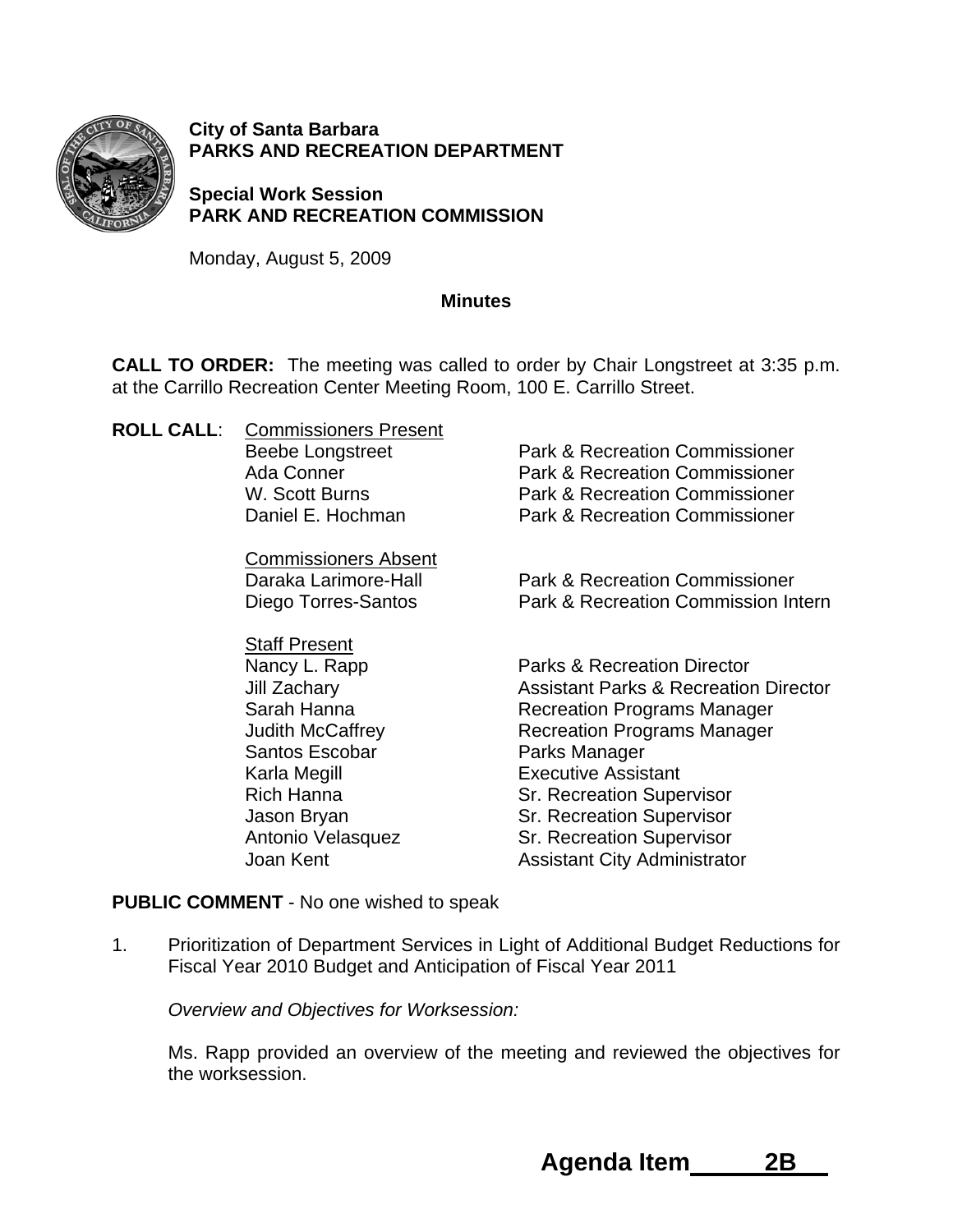## *Status of Anticipated Fiscal Year 2010 and Fiscal Year 2011 Reductions:*

Ms. Rapp reviewed the current budget target numbers and said the reductions are beyond what the Department and Commission are accustomed to; this time we are to the point where we must really make difficult cuts.

Chair Longstreet commented on the Commission's purpose stressing that they are the voice of the community and provide advice to City Council; but do not make final decisions. She further stressed that when it comes to position reductions and employee layoffs, employment rules must be complied with.

## *Department Approach to Fiscal Year 2010 Reductions:*

Ms. Rapp reviewed the Department's strategy for the Fiscal Year 2010 reductions. She indicated there are two Parks Division vacancies and one vacancy in the Aquatics section. Additionally, she advised that Scott McGregor is no longer with the City, and the Business Manager position is vacant. She said those vacancies along with equipment reductions will equal approximately \$300k in reductions. Ms. Rapp said she hopes that number is close to what the Department will ultimately be asked to achieve in reductions for the year.

## *Department Mission Statement:*

Ms. Rapp briefly talked about the Department mission and said that the Commission may ultimately decide to revisit the mission statement.

Commissioner Hochman commented on the Department mission indicating his focus on the words "diverse" and "varied". He further asked what is meant by "Promote Stewardship of Resources".

Ms. Rapp explained the reasoning behind the use of the words "diverse" and "varied". There was some discussion about the statement "Promote Stewardship of Resources".

Ms. Rapp reiterated that the Commission may decide they want to revisit the mission statement.

*Review of Draft Proposal for Prioritized Levels of Service:* 

Ms. Rapp reviewed the draft proposal for prioritized levels of service.

# Comments regarding Level I:

Chair Longstreet commented that parks can become a public nuisance if they are not maintained. Commissioner Hochman said the parks could be closed.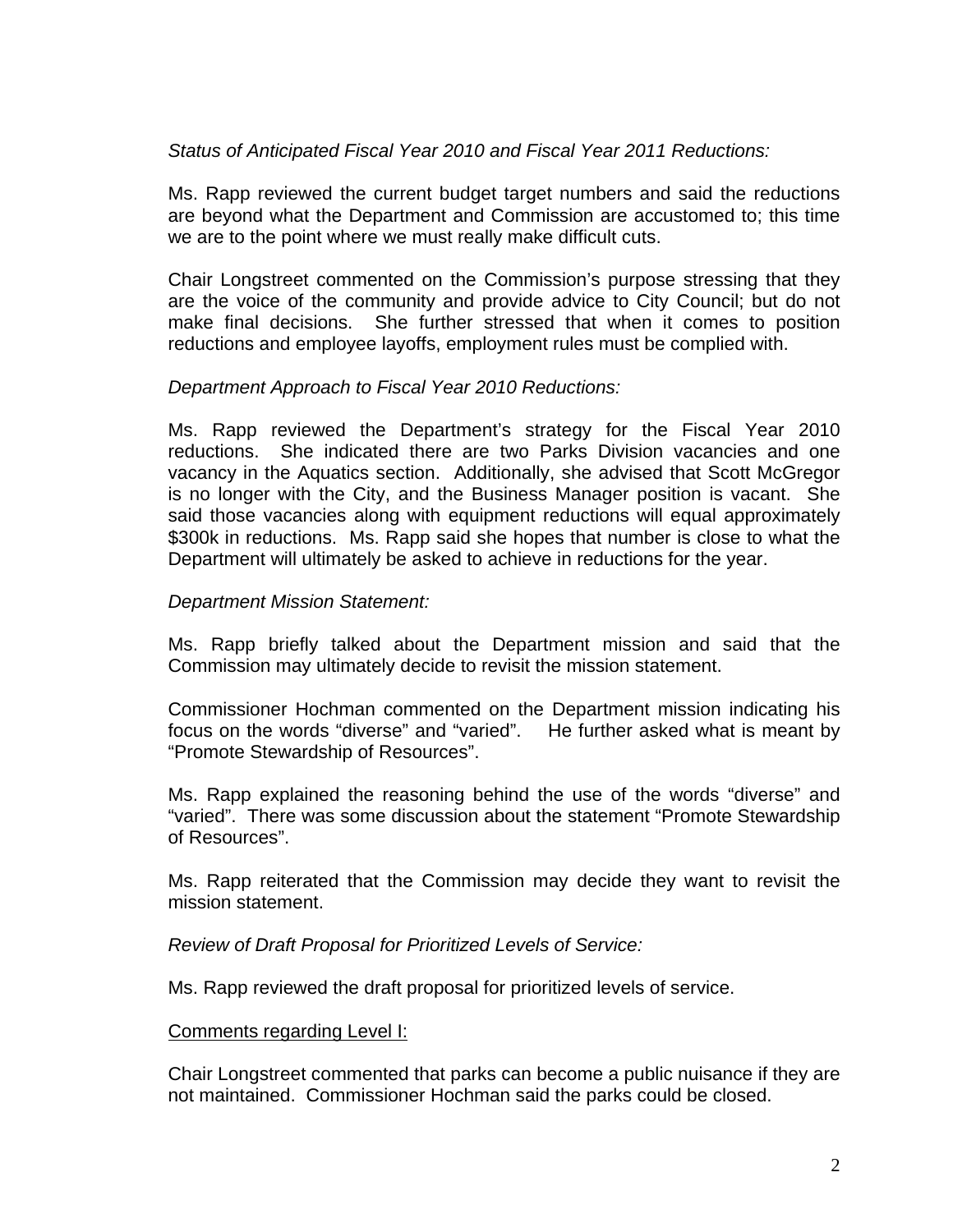Chair Longstreet commented that some parkland could be sold, but several years ago, the City tried to sell parkland and it was a very contentious issue.

Commissioner Burns stated that instead of selling property, property could be leased, and let the leasee be responsible for maintenance. Chair Longstreet said for facilities that is true, but for parkland, public land is for community use.

Ms. Rapp indicated that the City is in the process of identifying properties that could be sold, understanding there are a couple of park properties that would require a vote of the people. She said there are some other options, and commented that Elings Park is a very good example; it is operated by a nonprofit foundation; it's a public park, and it serves the community needs.

Commissioner Hochman said that if the Department only provided Level I services, it would not be consistent with the mission. He further suggested that the mission could be changed and a vision statement added.

### Comments on Level II:

Commissioner Hochman asked whether when the Department states that, beach lifeguard services are a high priority for the public; how do we know that. Ms. Rapp replied that staff is operating strictly on what they know from experience and hear; no surveys have been done. Ms. Hanna stated that if there is a drowning, it will be the number one priority, so it is prevention. Commissioner Hochman asked whether beach lifeguards are a City Council priority. Mr. Hanna commented that it is a public safety priority in other cities. Commission Hochman suggested "public safety" be added to Level II as a bullet point. Ms. Rapp said staff will add something related to public safety to Level II.

Commissioner Hochman questioned what is meant by "vulnerable" population. After some discussion about Spanish-speaking and how the language barrier between parents and youth cause a greater risk of those youth becoming involved in gangs, and the senior community, it was decided to add "low income" before the word "vulnerable".

Chair Longstreet commented that Level II is the area where you spend money to make Santa Barbara nicer community, an appropriate place to live, and a place tourist want to visit. She said safety is important.

Commissioner Hochman advised that "Park and Recreation Commission" is mandated by City Charter; therefore, should be listed under Level I.

Commissioner Hochman commented that he believes that under Level I should be the programs that generate revenue, since they provide services that supplement the General Fund subsidy.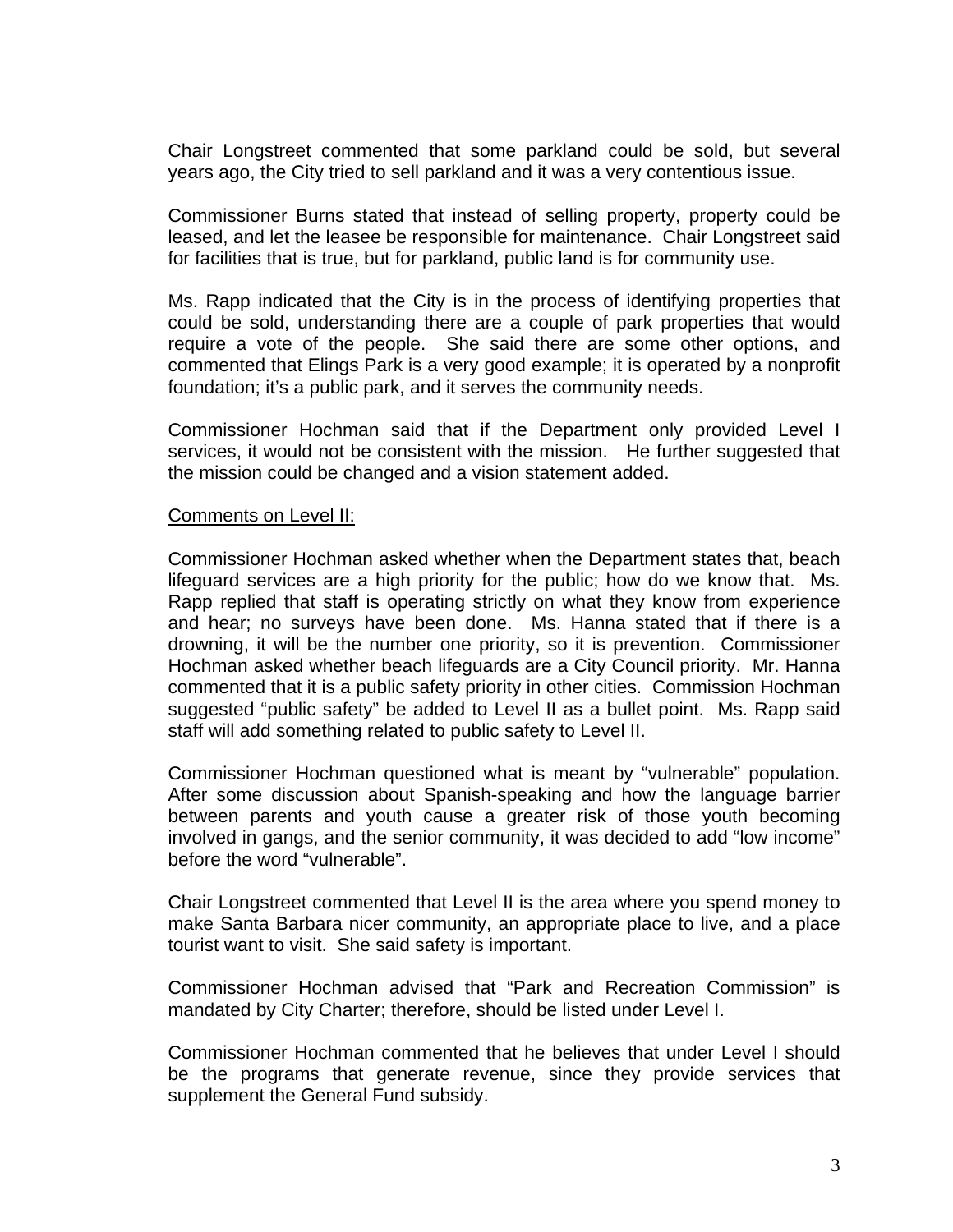Chair Longstreet commented that when they are looking at cutting something, she is looking at programs and services that are not provided by other agencies.

Ms. Rapp said that under Level I the Department is operating Tennis Courts, Los Baños Pool; there are recreational activities, they just are not program specific at this time.

Commissioner Hochman commented that in Level II, it indicated some parks will be bumped up to MSL 1 -2 due to unique features, and that serves the mission that stated diverse open spaces, parks, etc. He asked whether in Level II if they want to give a nod towards trying to get to the second half of the mission which is varied recreation and community services.

Ms. Rapp agreed and said other services will be added to all of the categories.

 Commissioner Hochman said he would not favor one over the other, and if a nod is being given toward diverse open spaces, he would feel comfortable giving a nod towards something that was varied recreation.

Ms. McCaffrey clarified that Level II is high community priority and Level III is medium community priority.

Commissioner Hochman asked whether youth and teens are really a higher priority than adults; if adults come in at medium, which is what the Levels of Service list reflects.

Ms. Rapp commented that it may have something to do with which levels have a higher degree of subsidy. She said that adults should be paying full bore, and limited General Fund monies should go to the vulnerable population or subsidized programs.

*Tour of Carrillo Recreation Center:* Mr. Bryan took the Commission on a tour of the Carrillo Recreation Center.

Ms. Rapp commented that the Levels of Service will determine priority for General Fund subsidy.

Chair Longstreet commented that the list is helpful in that it enables the Commission to see what they have traditionally done in the past and why. She further said that much of what is done are City Council priorities.

Commissioner Hochman asked whether it would be valuable for the Commission to come up with their list of priorities and develop spending guidelines that City Council endorses, similar to what the Creeks Advisory Committee has done. Ms. Rapp said they could develop a policy document such as that, which could be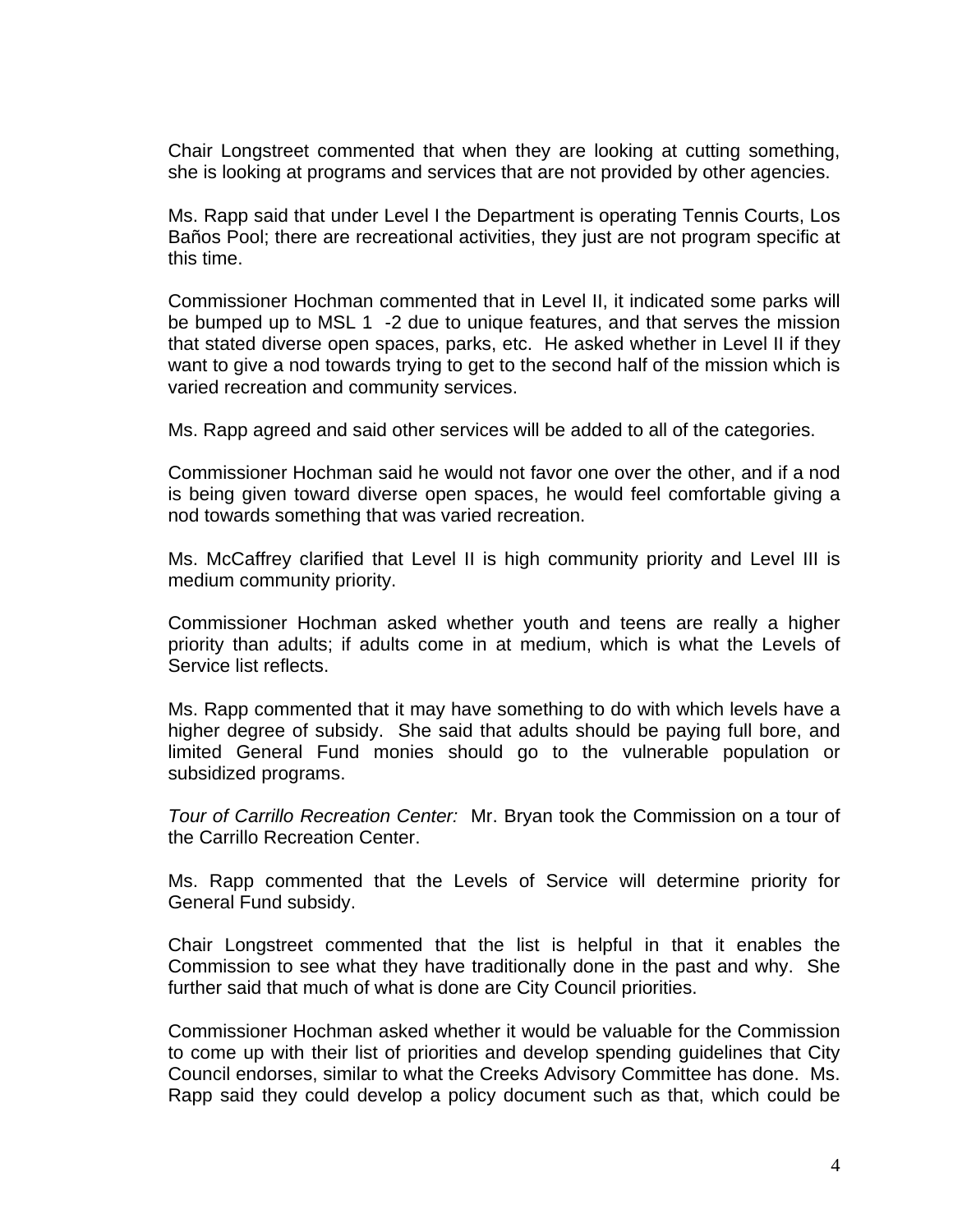used when making decisions on services. Chair Longstreet stressed that they would not want to do it before the election. Commissioner Conner concurred.

Commissioner Hochman asked who the Council liaison is to the Park and Recreation Commission. Ms. Rapp advised that Councilmember Williams is the liaison. Commissioner Hochman asked whether he attends the meetings and whether he was invited to this meeting. Ms. Rapp said Councilmember Williams does sit in on the meetings and is sent meeting notices and minutes.

#### Comments on Level III:

 Commissioner Burns commented that there is not a level for "Low Community Priority Services" and asked whether staff does anything when there are programs offered that are not being used. Ms. Rapp replied that if there are programs that are experiencing very low participation, the Department should not be offering it; that is good management; it should not require a level.

Commissioner Hochman agreed with Commissioner Burns that there should be a level for "Low Use or Participation". He suggested dividing programs or services into the following areas: Have to do; costs money; Have to do; makes money; Do not have to do; costs money; and Do not have to do; makes money.

Commissioner Burns commented that another issue that needs to be decided upon is General Fund subsidy. He further concurred with Commissioner Hochman's suggestion for dividing programs or services stated in the previous paragraph.

Commissioner Conner asked with what criterion the Commission should score the items with.

Ms. Rapp said that the Department has been putting together a list of all the activities and some quantifier of either how many people or participation each of the activities has, and in some way, some level of cost recovery, so the Commission can see the value of the program.

Chair Longstreet said it is important to keep in mind the impact to the whole community; how do they maintain the playgrounds and keep the basic service levels. She said that maybe other things that have less impact might not be done.

Ms. Rapp talked about the direct costs and allocated costs for park and facility rental and the three waterfront facilities and the revenue, saying that more analysis is needed -- perhaps a lot of work for the small amount of revenue they generate.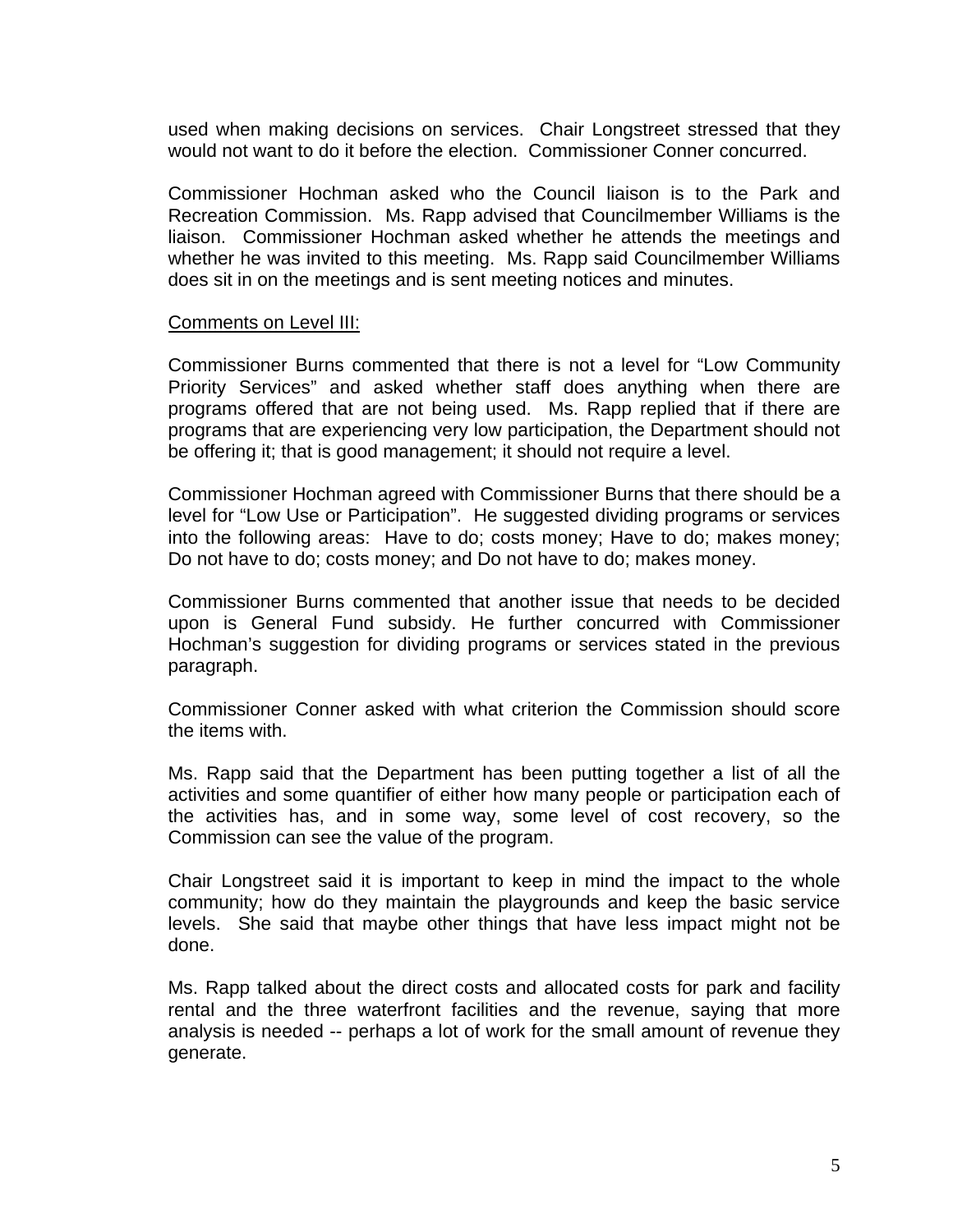Chair Longstreet talked about facility rentals and said she is curious about how many of those rentals draw visitors to the City, commenting that those visitors spark an increase in the bed tax. She said she wants to make sure staff looks at everything and also that we look at where the Department is providing facilities for the community, and what it brings back to us.

Commissioner Hochman said that ultimately, the City is not looking at it in a holistic manner; for example, Fiesta -- Parks and Recreation does not make any money on that event, but the City, with the bed tax and sales tax makes a ton of money. He said, however, none of that gets allocated to Parks and Recreation, or credited to offset the cuts the Department is being asked to make.

Ms. Rapp commented that it has been frustrating for the Department staff who have worked so hard to generate money above their budget. She said that for years, Ms. McCaffrey has managed the waterfront facilities, and every year, they generated 15 to 25 percent above budget, but never got to use any of that money, because the Department always had to use it to balance the bottom line. Ms. Rapp said the Department has been limited in putting some of that money into the staff resources needed to support that operation or updating the restroom in the Cabrillo Pavilion. She said staff should be able to say that if they are going to continue to generate that kind of revenue, they have to be able to put those monies back into the facility.

Ms. Rapp commented that there are some communities that have, and said that the City Administrator has asked if maybe the Department wants to take a part of what it does and create an Enterprise Fund. She said the Commission might want to discuss that.

Chair Longstreet commented that many years ago, the Commission had designated that ten percent of every rental fee on every one of the facilities would go into a fund for that facility. She said it was directly related to the Cabrillo Arts Pavilion and being able to replace the carpeting; she said it was a jewel of a facility.

Commissioner Burns said that the Infrastructure Financing Task Force determined that the City needs \$2M annually so it does not become deferred maintenance and they were only putting in \$1.2M, and this year they are only putting in \$500,000.

Commissioner Hochman expressed that it is disheartening, that when the Department generates revenue, it is a shared pot, but when it has to reduce the budget, there is not any sort of connection to that shared revenue.

Ms. Rapp said that the Cit Administrator has always been very good about, if the Department generates revenue above its budget, it belongs to the Department and stays within the Department. She further said that the Department has also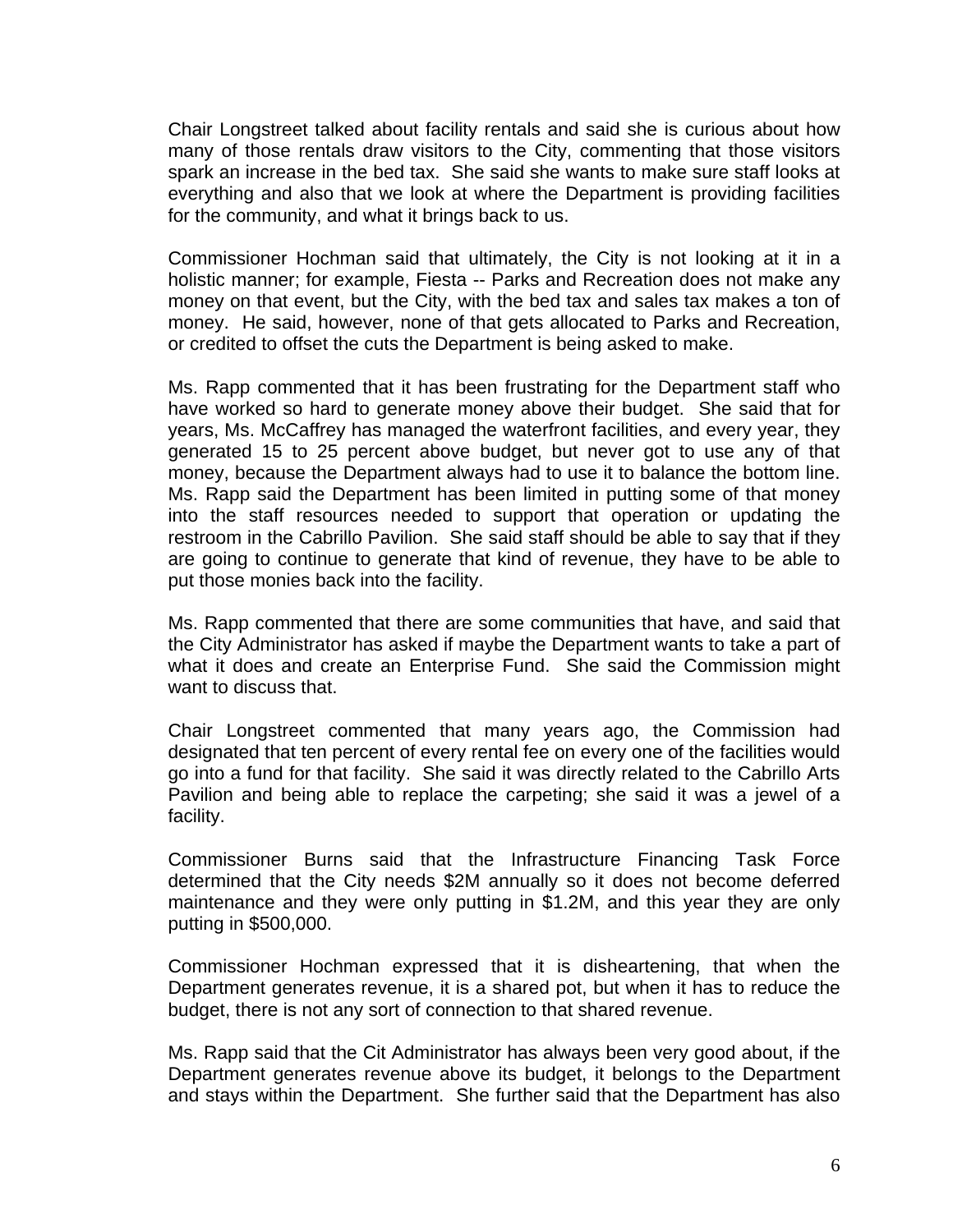had to increase its revenue by a certain percentage each year to cover the increased cost for salaries and benefits. Ms. Rapp said that there is more latitude that the Department exercises internally. She said that if there was a policy that ten percent of the revenues from those facilities go into a fund to support that, it can be done; it just needs to be made to work with the General Fund subsidy.

Commissioner Hochman questioned what Council would say if the Commission recommended that the Department drop landscape maintenance in nondepartment General Fund buildings, citing it does not do anything for the Department mission.

Ms. Rapp said the Department has raised that issue. She said an appropriate recommendation might be that the cost for Parks and Recreation to provide that service be charged to the respective department who owns the facility, for example if it is a Police Department facility, then the Police Department would pay the cost.

Commissioner Hochman asked why something that clearly does not address the Park and Recreation mission would be paid for out of the Park and Recreation budget. He further stated that it may be a City Council priority, but should come out of another Department budget that has that mission.

Chair Longstreet commented that all buildings are City buildings. Commissioner Hochman said the Department mission does not make reference to City buildings.

Ms. Rapp interjected that Parks and Recreation is part of the City team and it is part of what the Department does, just like medians and right of ways. She said that discussion is appropriate to have, but there will likely not be any budget savings to the General Fund.

Chair Longstreet commented that if the Department stops doing those things it will lose staff and the budget will go down. Ms. Rapp suggested this be discussed at a later time.

Ms. Zachary added that the Department is at a place with the Parks program where all the assumptions and actions we have been implementing for the last 16 years need to be examined. She said there is a whole history why we do many of the things we do; the thing that needs to be asked is whether that history is still valid.

Commissioner Hochman commented that maybe that is another department's tough decision. He said if the Department's discussion, for example, is closing the Tennis Courts, or stop maintaining medians, given the budget restrictions we have been handed. He said if the Tennis Courts support the mission and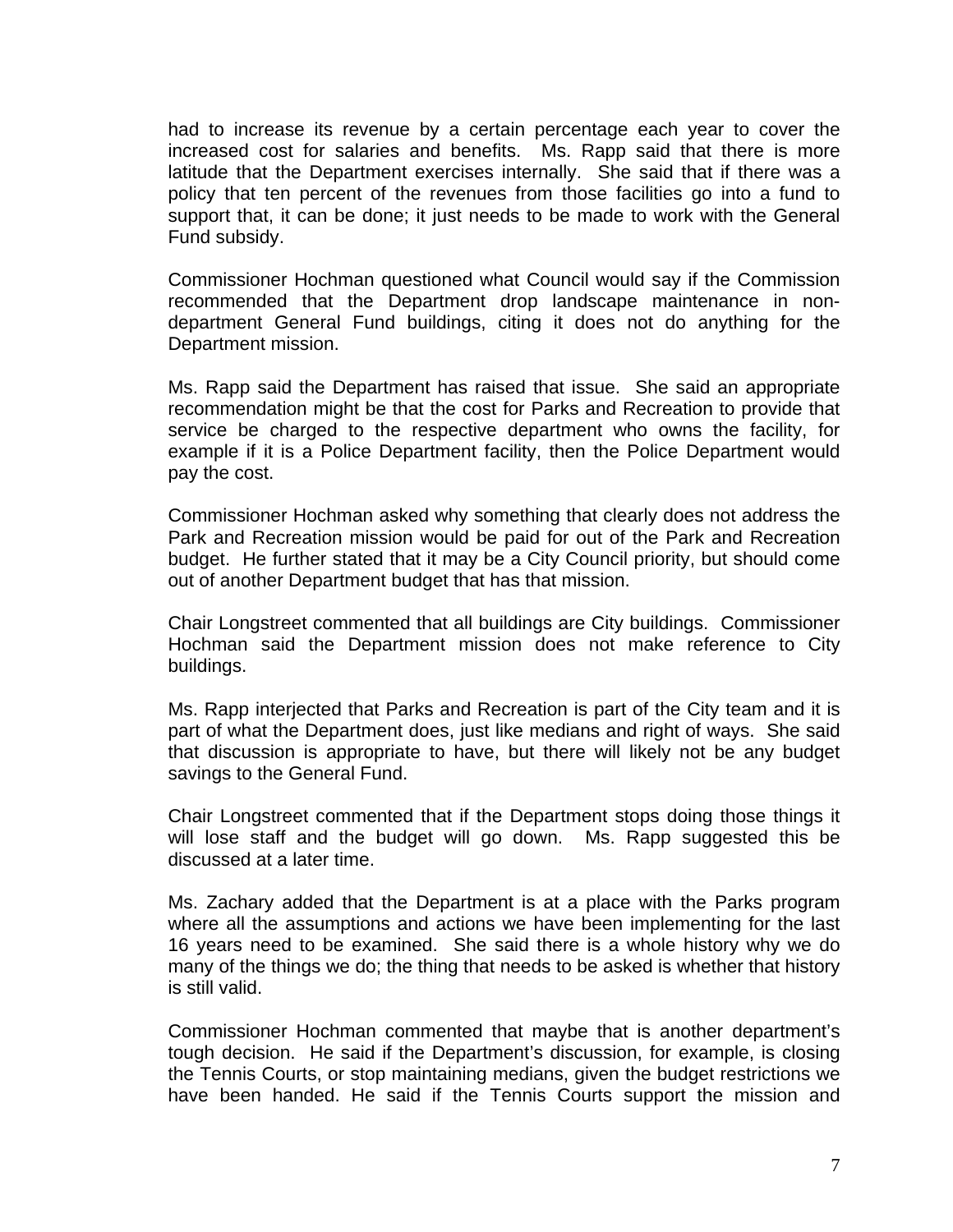maintaining medians do not, it is clear what he would do as a Park and Recreation Commissioner.

Commissioner Burns said he assumes staff will provide more information as to what is considered to be a low priority, or if something is going to continue to be done; the Department needs more funding, for example, to support the Children's Parade. He said it is such a tradition, if it is held, the City should have it cosponsored. Commissioner Burns also talked about the Annual Youth Leadership Banquet, saying the Department should get sponsors for that event.

Commissioner Hochman said his goal is to get a handle on the assumptions. He said there are so many programs and services, staff is going to have to do the work, and the best thing the Commission can do is to affirm their priorities.

Chair Longstreet stated that staff's list makes sense and speaks to what is important to her—basic mandated service, things that have to be done to maintain what is the Department's, what the community expects, what keeps the community safe and healthy. She said she thinks Level II hits the target; some things could be removed, but everything in there is focused on preventing youth violence, giving kids who are most at-risk jobs – that is what will keep the community healthy enough for people to want to come here, give us the basis to do what we do, and make it a livable community. Chair Longstreet said those are her top priorities.

 Commissioner Hochman suggested a parallel top priority to invest in and maintain programs that make money. He said that if they invested three years and reinvented the programs so they were really competitive, there would be revenue to offset General Fund subsidy.

 Ms. Rapp said she hears Commissioner Hochman saying that the Department mission statement is different from the prioritization of how the General Fund subsidy is allocated. She said the list is not prioritizing Department services, it is being more clear about to what degree these activities are subsidized.

 Commissioner Hochman suggested taking a high percentage of the operating budget and putting it towards programs that make money.

 Commissioner Conner agreed with Commissioner Hochman and further stated that in these difficult times, the Department needs to make money and be selfsustaining. She said the Department needs to build a good business.

 Ms. Rapp said the way you do that when you are a General Fund department is you have protected funds, saying you budget this money to spend, because you are going to make this much money. She again talked about the possibility of an Enterprise Fund for those programs that generate revenue.